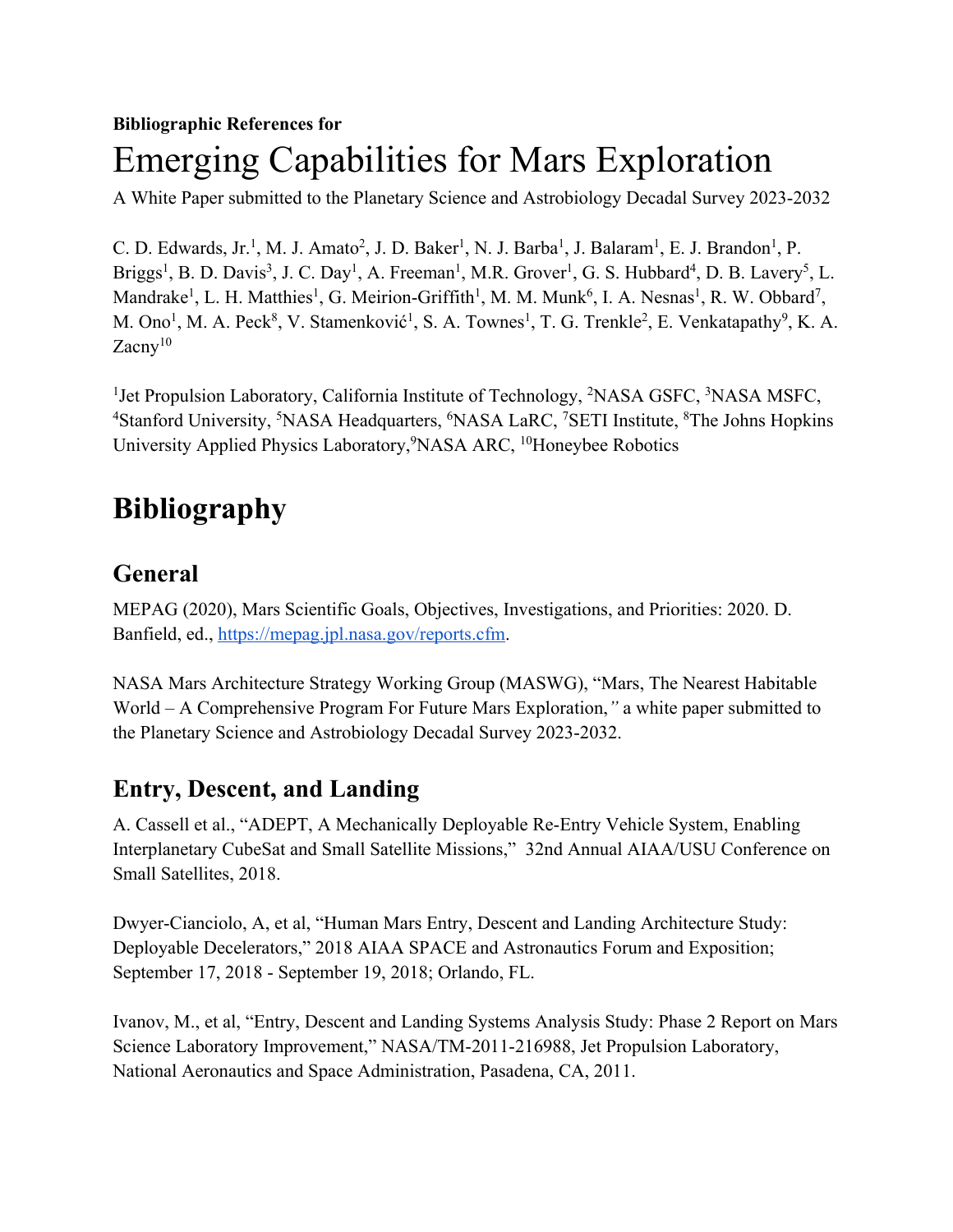Venkatapathy, E., Feldman, J. D., et al., *"Sustaining Mature Thermal Protection Systems Crucial for Future In-Situ Planetary Missions,"* a white paper submitted to the Planetary Science and Astrobiology Decadal Survey 2023-2032.

Wolf, A. A., et al, "Supersonic Retropropulsion on Robotic Mars Landers: Selected Design Trades," AAS/AIAA Astrodynamics Specialist Conference, 2018.

#### **Surface & Aerial Mobility**

B. Balaram, T. Canham, C. Duncan, M. Golombek, H. F. Grip, W. Johnson, J. Maki, A. Quon, R. Stern, and D. Zhu. "Mars Helicopter Technology Demonstrator." *AIAA Atmospheric Flight Mechanics Conference*, Kissimmee, FL, 2018.

J. Bapst, et al., "Mars Science Helicopter: Compelling Science Enabled by an Aerial Platform", a white paper submitted to the Planetary Science and Astrobiology Decadal Survey 2023-2032.

D. S. Bayard, D. T. Conway, R. Brockers, J. Delaune, L. Matthies, H. F. Grip, G. Merewether, T. Brown, A. M. San Martin. "Vision-based navigation for the NASA Mars Helicopter." *AIAA Guidance, Navigation, and Control Conference*, San Diego, CA, 2019.

D. Gaines, et al. "Self-Reliant Rovers for Increased Mission Productivity." *Journal of Field Robotics*, to appear.

H. F. Grip, J. N. Lam, D. Bayard, D. T. Conway, G. Singh, R. Brockers, J. Delaune, L. Matthies, C. Malpica, T. Brown, A. Jain, M. San Martin, and G. Merewether. "Flight control system for NASA's Mars Helicopter." *AIAA Scitech Forum and Exhibition*, San Diego, CA, 2019.

S. Higa, et al. "Vision-Based Estimation of Driving Energy for Planetary Rovers Using Deep Learning and Terramechanics," *IEEE Robotics and Automation Letters*, 4(4), 2019.

W. Johnson, et al. "Mars Science Helicopter Conceptual Design." NASA/TM–2020–220485, 2020.

L. Matthies, et al., "Robotics Technologies for In Situ Mobility and Sample Acquisition", a white paper submitted to the Planetary Science and Astrobiology Decadal Survey 2023-2032.

P. McGarey, W. Reid, I. Nesnas, "Towards Articulated Mobility and Efficient Docking for the DuAxel Tethered Robot System," IEEE Aerospace Conference, 2019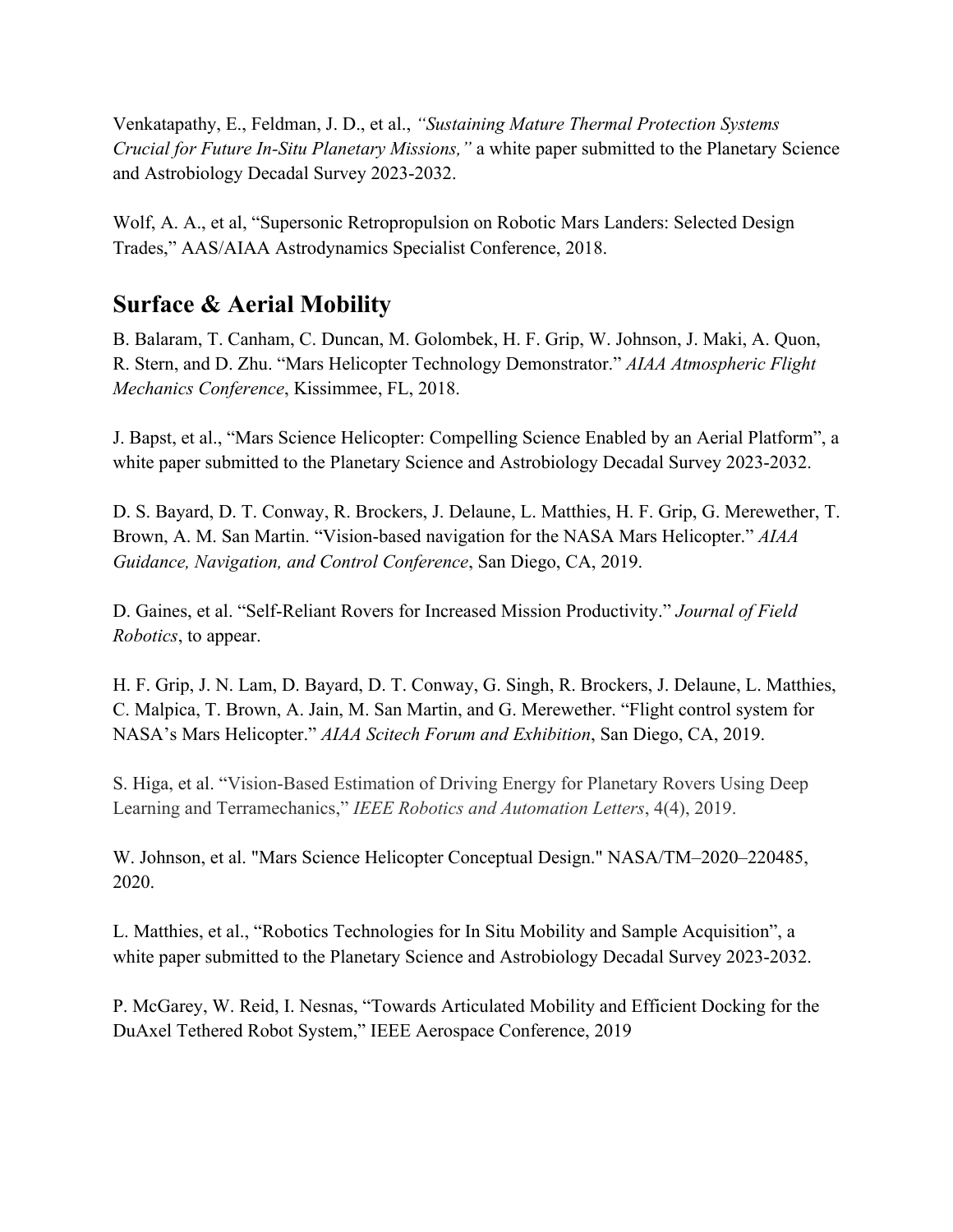G. Meirion-Griffith, I. Nesnas, L. Kerber, R. Anderson, T. Brown, F. Calef, J. Burdick, M. Tanner, "Accessing mars recurring slope lineae: Mobility systems analysis," IEEE Aerospace Conference, 1-13, 2018

I. A. Nesnas, et al., "Axel and DuAxel Rovers for the Sustainable Exploration of Extreme Terrains," Journal of Field Robotics, Feb 2012.

K. Otsu, et al. "Fast approximate clearance evaluation for rovers with articulated suspension systems," *Journal of Field Robotics*, 2019.

S. Withrow-Maser, W. Koning, W. Kuang, W. Johnson. "Recent Efforts Enabling Future Mars Rotorcraft Missions." *VFS Aeromechanics for Advanced Vertical Flight Technical Meeting*, San Jose, CA, January 21–23, 2020.

#### **Subsurface Access**

Bar-Cohen, Y., and K. Zacny, Drills as tools for media penetration and sampling, Chapter 1 in Y. Bar-Cohen and K. Zacny (Eds.), Drilling in Extreme Environments - Penetration and Sampling on Earth and Other Planets, Wiley, (2009).

C. Edwards, et al., "Deep Trek: Mission Concepts for Exploring Subsurface Habitability & Life on Mars", a white paper submitted to the Planetary Science and Astrobiology Decadal Survey 2023-2032.

Mellerowicz, Boleslaw L., et al. "Development of a Deep Drill System with Integrated Deep UV/Raman Spectrometer for Mars and Europa." *2018 AIAA SPACE and Astronautics Forum and Exposition*. 2018.

Obbard, R. W., et al. "IN-SITU MICROCT INSTRUMENT FOR THE NORTH POLAR LAYERED DEPOSITS OF MARS." *LPICo* 2099 (2020): 6078.

P. Sarrazin et al., "In-Situ microCT for planetary exploration", a white paper submitted to the Planetary Science and Astrobiology Decadal Survey 2023-2032.

Zacny et al., (2016), Development of a Planetary Deep Drill, ASCE Earth and Space Conference, April 11-15, 2016, Orlando, FL

Zacny et al., (2013), Reaching 1 m deep on Mars: The Icebreaker Drill. Astrobiology 13, DOI: 10.1089/ast.2013.1038.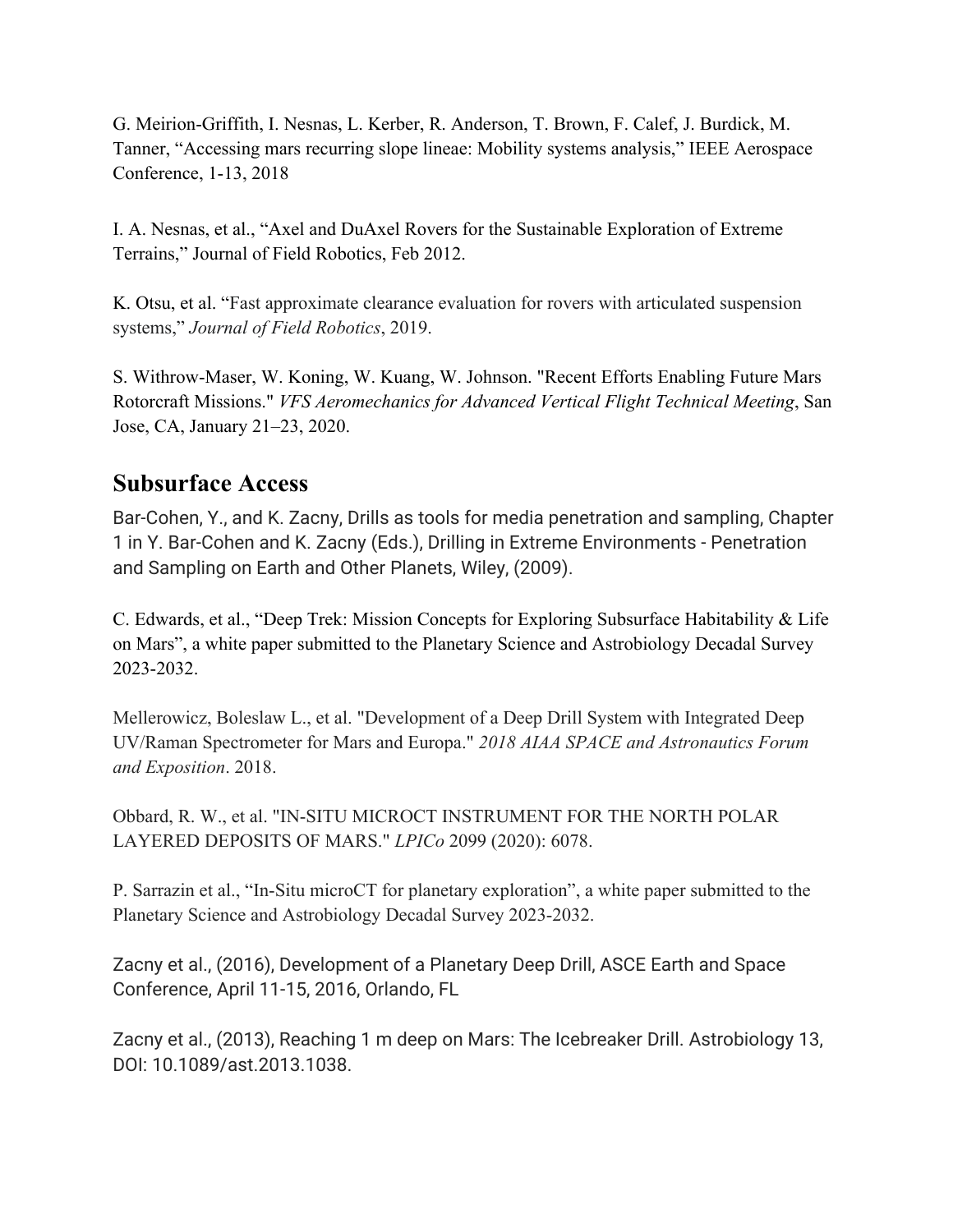#### **Autonomy**

R. Amini, et al., "Advancing the Scientific Frontier with Increasingly Autonomous Systems", a white paper submitted to the Planetary Science and Astrobiology Decadal Survey 2023-2032.

Azari, et al., "Integrating Machine Learning for Planetary Science: Perspectives for the Next Decade", a white paper submitted to the Planetary Science and Astrobiology Decadal Survey 2023-2032.

Francis, R., et al. "AEGIS autonomous targeting for ChemCam on Mars Science Laboratory: Deployment and results of initial science team use." *Science Robotics* 2.7 (2017).

Gaines, Daniel, et al. "Productivity challenges for mars rover operations." (2016).

K. Kolcio, R. Mackey, and L. Fesq. "Model-Based Approach to Rover Health Assessment – Mars Yard Discoveries," *IEEE Aerospace Conference*, 2019.

G. Lentaris, et al. "High-Performance Embedded Computing in Space: Evaluation of Platforms for Vision-Based Navigation," *Journal of Aerospace Information Systems*, 15(4), April 2018.

Ono, Masahiro, et al. "Data-driven surface traversability analysis for Mars 2020 landing site selection." *2016 IEEE Aerospace Conference*. IEEE, 2016.

M. Paton, M. P. Strub, T. Brown, R. J. Greene, J. Lizewski, V. Patel, J. D. Gammell, and I. A Nesnas, "Navigation on the Line: Traversability Analysis and Path Planning for Extreme-Terrain Rappelling Rovers," International Conference on Intelligent Robots and Systems, 2020

B. Theiling, et al., "Non-Robotic Science Autonomy Development", a white paper submitted to the Planetary Science and Astrobiology Decadal Survey 2023-2032.

### **Communications & Navigation**

Charles D. Edwards, Jr., Roy Gladden, Charles H. Lee and Daniel Wenkert, "Assessment of Potential Mars Relay Network Enhancements," IEEE Aerospace Conference, Big Sky, MT, March 3-9, 2018.

R. Gladden, et al., "Enabling Robotic and Human Exploration: A Relay Network for the Future of Mars Exploration", a white paper submitted to the Planetary Science and Astrobiology Decadal Survey 2023-2032.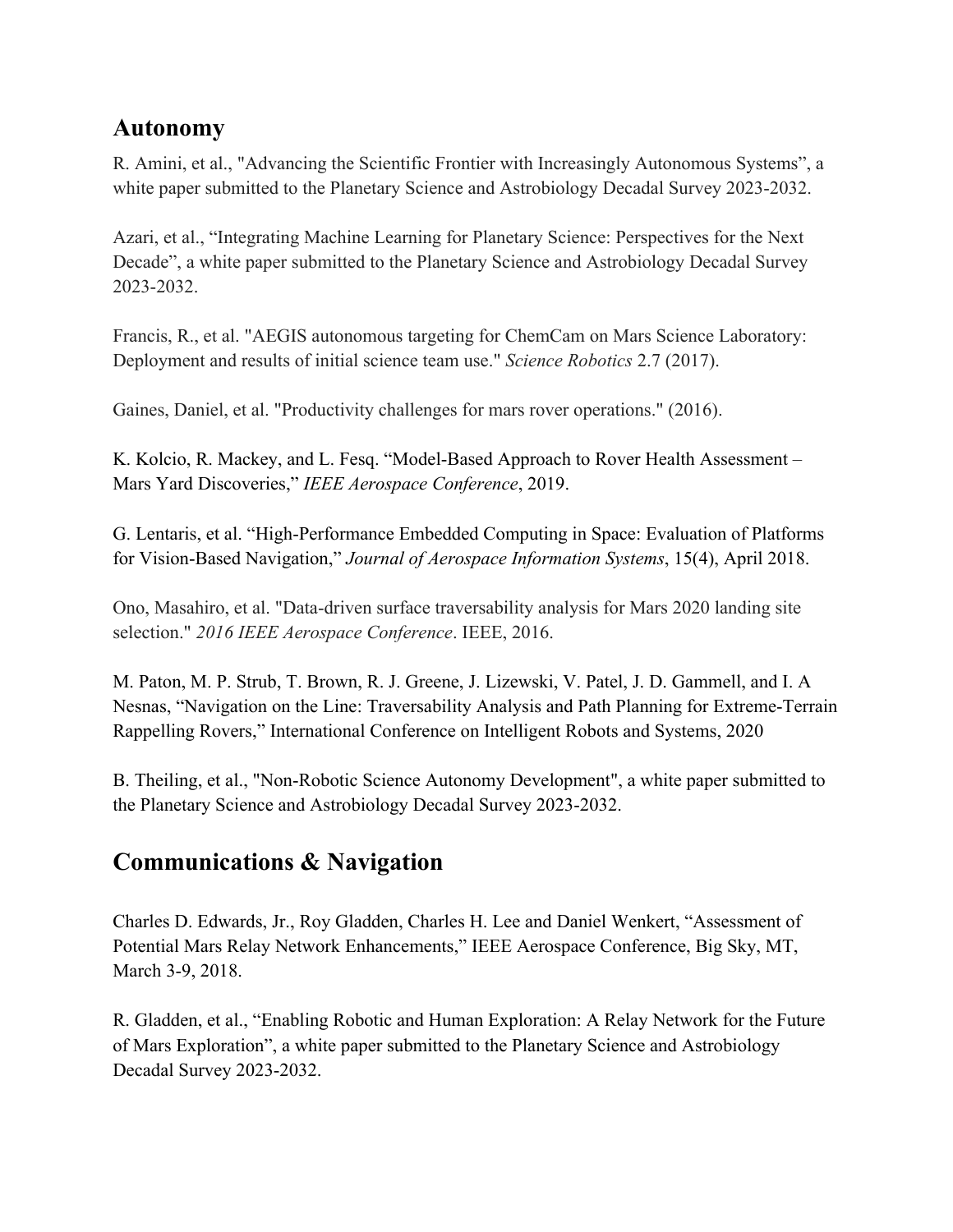Reinhart, R. C., Schier, J. S., Israel, D. J., Tai, W., Liebrecht, P. E., & Townes, S. A. (2017). Enabling future science and human exploration with NASA's next generation near earth and deep space communications and navigation architecture.

Wenkert, D. D., Gladden, R. E., Edwards, C. D., Schmitz, P., Denis, M., & Winton, A. J. (2017). Enabling international data relay at Mars. In *Space Operations: Contributions from the Global Community* (pp. 175-205). Springer, Cham.

#### **Power**

Christopher Matthes and Christofer Whiting, "System-Level Risk Reduction Activities for the eMMRTG Project," Proc. IAASS Space Safety Conference, May 16, 2019, El Segundo, CA.

Christopher Matthes, David Woerner, Thierry Caillat and Stanley Pinkowski, "A Status Update on the eMMRTG Project," Proc. 2019 IEEE Aerospace Conference, March 2-9, 2019, Big Sky, MT.

#### **Propulsion**

44th Annual Conference on Composites, Materials, and Structures: T. E. Dominick, E. Barnes, D. Ivankovich, Dr. J. A. LaManna, Dr. J. Shigley, R. Roberts, and T. Thrasher. Additively Manufactured, Continuous Fiber Reinforced Carbon/Carbon. January 27-30, 2020. Cape Canaveral, FL.

Atwell, M. J., et al. "Thermal Vacuum Testing of ICPTA RCS at Plum Brook B-2." (2017).

Ashley A. Chandler, Brian J. Cantwell, G. Scott Hubbard, Arif Karabeyoglu, Feasibility of a Single Port Hybrid Propulsion System for a Mars Ascent Vehicle, Acta Astronautica, Volume 69, Issues 11-12, December 2011, Pages 1066-1072.

Brian Evans and Arif Karabeyoglu, Development and Testing of SP7 Fuel for Mars Ascent Vehicle Application, "AIAA Propulsion and Energy Forum 10-12 July 2017, Atlanta, GA, 53rd AIAA/SAE/ASEE Joint Propulsion Conference"

Johnson, W. L., and J. R. Stephens. "NASA's Cryogenic Fluid Management Technology Development Roadmaps." (2018).

Linne, Diane, et al. "Current NASA In-Situ Resource Utilization (ISRU) Strategic Vision." (2019).

L. T. McCollum, A. Schnell, D. Yaghoubi, Q. Bean, R. McCauley and A. Prince, "Development Concepts for Mars Ascent Vehicle (MAV) Solid and Hybrid Vehicle Systems," 2019 IEEE Aerospace Conference, Big Sky, MT, USA, 2019, pp. 1-10, doi: 10.1109/AERO.2019.8741965.